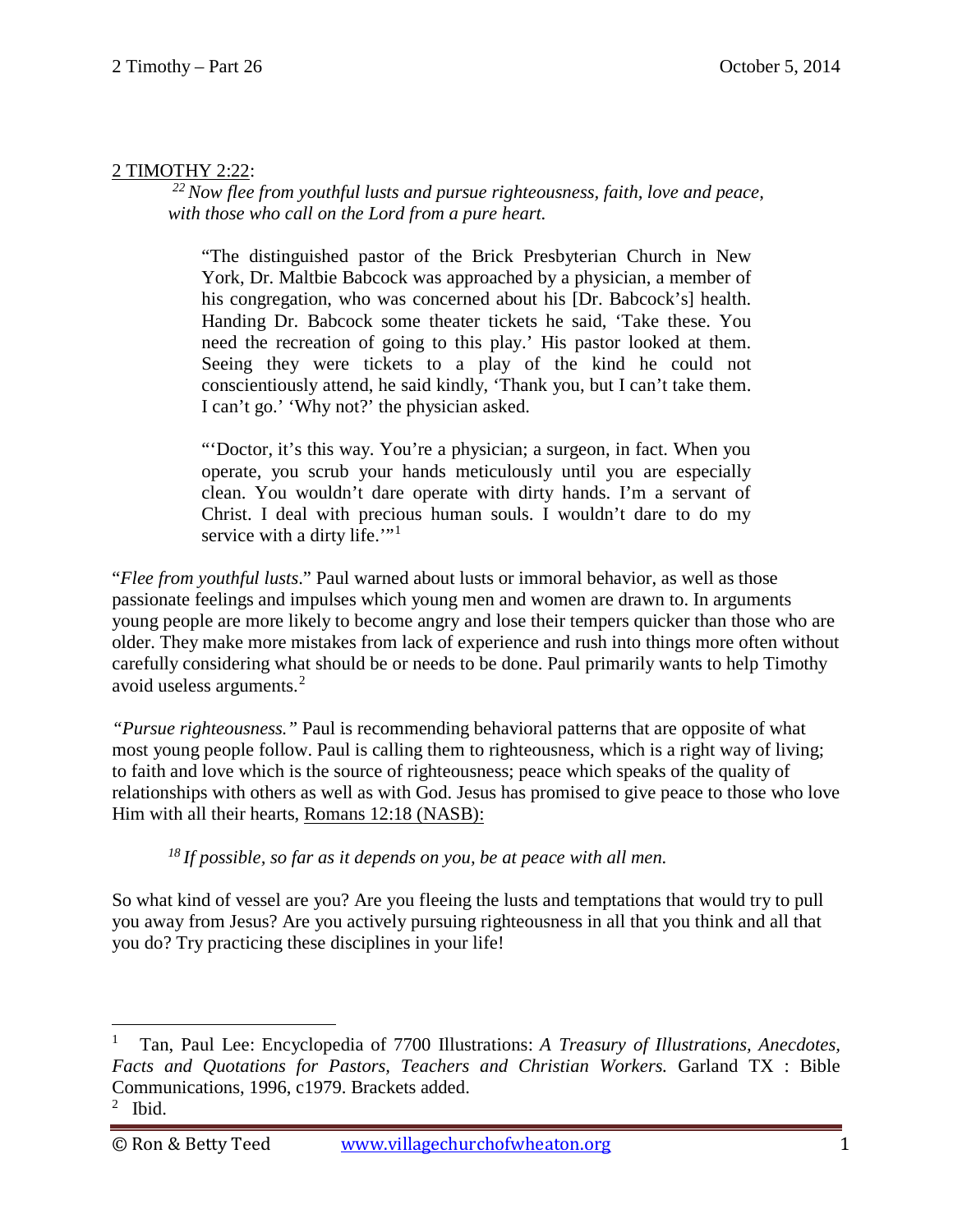## A KIND GENTLE SPIRIT DRAWS OTHERS TO REPENTANCE

#### 2 Timothy 2:23-26**:**

*23 But refuse foolish and ignorant speculations, knowing that they produce* 

*quarrels. 24 The Lord's bond-servant must not be quarrelsome, but be kind to all, able to teach, patient when wronged, 25 with gentleness correcting those who are in opposition, if perhaps God may* 

*grant them repentance leading to the knowledge of the truth,* 

*26 and they may come to their senses and escape from the snare of the devil, having been held captive by him to do his will.* 

In an old monastery near Bebenhausen, Germany, one may see two pairs of deer horns interlocked. They were found in that position many years ago. The deer had been fighting; their horns got jammed together and could not be separated; so they died. Dr. Kerr, who first told the story, added, 'I would like to carry those horns into every house and school.' We might add, 'And into every church.'"<sup>[3](#page-1-0)</sup>

If Timothy is to *"pursue peace,"* (verse 22) he must *"have nothing to do with"* foolish and *stupid"* arguments.

#### 1 Timothy 4:7**:**

*7 But have nothing to do with worldly fables fit only for old women. On the other hand, discipline yourself for the purpose of godliness;* 

### Titus 3:9**:**

*9 But avoid foolish controversies and genealogies and strife and disputes about the Law, for they are unprofitable and worthless.* 

Timothy is warned to stay away from those uneducated men who pretend to be experts and who teach this way, primarily because bickering and foolish debates give birth to quarrels.

As we conclude in verses 23-26 we find some other God honoring qualities in these servant vessels of honor.

## A DISCERNING SPIRIT Verse 23

<span id="page-1-0"></span><sup>3</sup> **Tan, Paul Lee:** *Encyclopedia of 7700 Illustrations: A Treasury of Illustrations, Anecdotes, Facts and Quotations for Pastors, Teachers and Christian Workers.* **Garland TX : Bible Communications, 1996, c1979.**  $\overline{a}$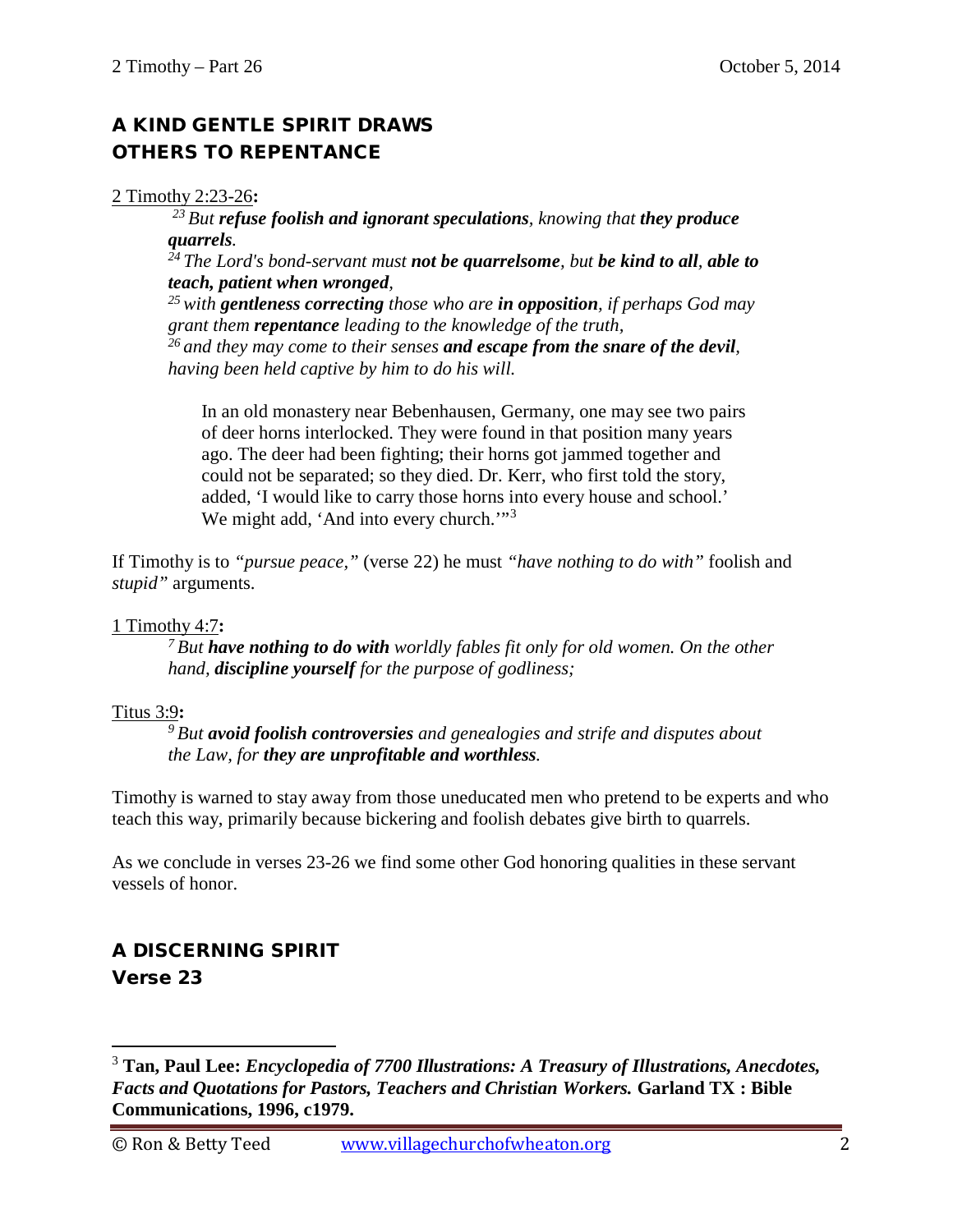*"But refuse foolish and ignorant speculations, knowing that they produce quarrels."* The quality seen in this verse is a *discerning spirit.* Here in verse twenty-three Paul was still giving Timothy instructions that did not include any options or choices. For Timothy to be obedient to Paul's command in verse twenty-three, it would require him to have a discerning spirit. The command was for Timothy to *"refuse foolish and ignorant speculations..."* If he was to refuse foolish and ignorant speculations, he needed to be able to discern<sup>[4](#page-2-0)</sup> what was in reality foolish and ignorant.<sup>[5](#page-2-1)</sup>

> "Knowledge can be memorized. Wisdom must think things through. Wisdom is the something that enables us to use knowledge rightly. Wisdom resists group pressures, thinks for itself, and is reconciled to the use of its own judgment.

"There are two kinds of cleverness, and both are priceless. One consists of thinking of a bright remark in time to say it. The other consists of thinking of it in time not to say it."  $6$ 

The word *"refuse"* [paraiteomai (verse 23)] means to beg to be excused, to decline, to shun, or to avoid. It suggests rejecting, paying no attention, or not associating. Paul was commanding Timothy **not to associate himself with false teachers** who teach out of their foolishness and ignorance. Paul did not want Timothy's mind filled with foolishness and ignorance.<sup>[7](#page-2-3)</sup>

The word *foolish* (moros) has provided us with that highly intellectual word, *moron.* The word *foolish* addresses those that focus their lives on sheer nonsense and stupidity, a person who might also be described as a Bonehead or blockhead. Indeed, again we see an intellectual approach in seeking the most appropriate term available to describe these false teachers. So Timothy was being commanded to be discerning enough to recognize teachers who were empty-headed and did not have a clue as to the truth of the word of God.<sup>1</sup>

The word *ignorant* (apaideutos) refers to false teachers as well; those who are uneducated and undisciplined. Timothy was commanded to dissociate himself from these kinds of men.<sup>[8](#page-2-4)</sup>

<span id="page-2-0"></span><sup>&</sup>lt;sup>4</sup> *Discernment* is an act of [wisdom](http://www.crossbooks.com/book.asp?pub=0&book=1347&sec=00013097%20%5C%20WISDOM) or detection marked by an insight into a person's character or by an event that comes through insight that goes beyond the facts given. In Scripture people can discern matters in an explicitly spiritual manner [\(1 Cor 2:14\)](http://www.crossbooks.com/verse.asp?ref=1Co%202:14) or through their own cultivated powers [\(Job 34:4\)](http://www.crossbooks.com/verse.asp?ref=Job%2034:4).Leland Ryken, James C. Wilhoit, Tremper Longman, ed., "Discernment," in *Dictionary of Biblical Imagery*, (Downer's Grove, IL: InterVarsity Press, 1998), WORD*search* CROSS e-book, 208.  $\overline{a}$ 

<span id="page-2-2"></span><span id="page-2-1"></span><sup>5</sup> George T. Brooks, *– Expositions from the Book of Second Timothy*, (Austin, TX: WORD*search* Corp., 2007), WORD*search* CROSS e-book, Under: "Some Qualities of Vessels of Honor (2)". <sup>6</sup> Tan, Paul Lee: Encyclopedia of 7700 Illustrations: *A Treasury of Illustrations, Anecdotes, Facts and Quotations for Pastors, Teachers and Christian Workers.* Garland TX : Bible Communications, 1996, c1979.

<span id="page-2-3"></span><sup>7</sup> Ibid.

<span id="page-2-4"></span> $8$  Ibid.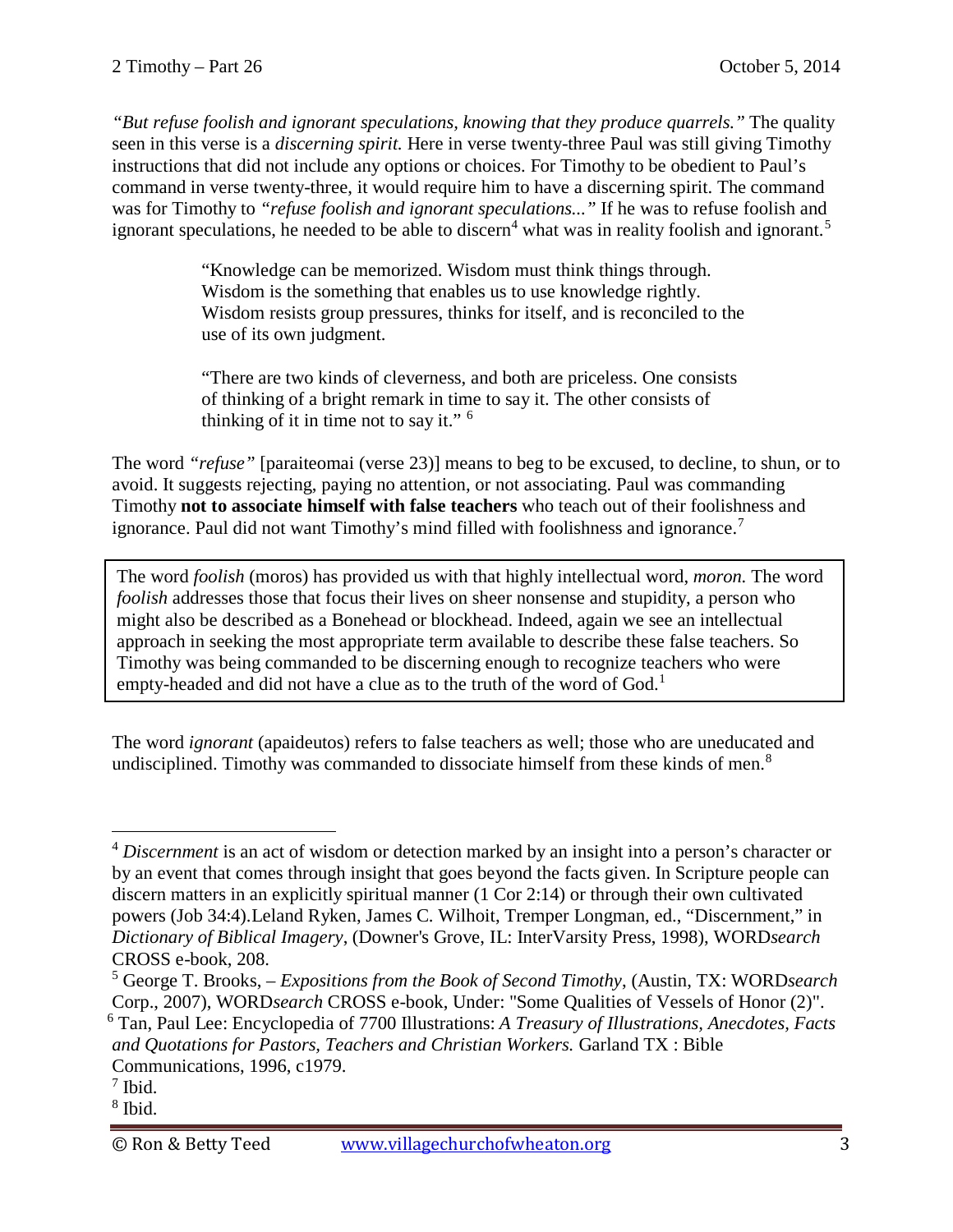There have been some famous definitions of *ignorance* over the years: *"Ignorance, when voluntary, is criminal."* —Samuel Johnson

"There is no more terrible sight than ignorance in action." —Goethe

*"Ignorance has something to be said for it. It gives rise to about nine-tenths of the world's conversational output."[9](#page-3-0)* -Mark Twain

In the word *"speculations"* (zetessis), Paul had reference to **an exchange of words**. He was speaking of debates or arguments. Paul did not want Timothy to get bogged down in a lot of meaningless arguments. Paul emphasized to Timothy that his time should be spent preaching and teaching the word of God. He should not involve himself in worthless disputes.<sup>[10](#page-3-1)</sup>

The reason Paul gave for Timothy rejecting foolish and ignorant speculations was because they produce divisions in the church. The word *"produce"* (gennao) means to bring into being or

to give rise to. This word refers to a birth. So Paul was saying that a lack of sound doctrine would give birth to divisions in the church. $^{11}$  $^{11}$  $^{11}$ 

## **A KIND SPIRIT**

**Verse 24:**

*The Lord's bond-servant must not be quarrelsome, but be kind to all, able to teach,* patient when wronged*,* 

"Jim Bishop writes this interesting story: 'You don't hear much about Robert De Vincenzo, the tough Argentine golfer, and he may not be the world's greatest, but he is all man all the way. Not long ago, he surprised everybody by winning a tournament, and they gave him his check on the eighteenth green. He flashed a smile for the flash bulbs and walked alone to the clubhouse. In back, where his car was parked, a sad-eyed young lady walked up to him. 'It's a good day for you,' she said, 'but I have a baby with an incurable disease. It's of the blood, and the doctors say she will die.' De Vincenzo paused. In slow English, he said, 'May I help your little girl?' The woman's face froze. He took out a pen, endorsed his winning check, and pressed it into her hand. 'Make some good days for the baby,' he said. He accepted all the congratulatory handshakes soberly and said nothing.

<span id="page-3-0"></span><sup>9</sup> Tan, Paul Lee: *Encyclopedia of 7700 Illustrations: A Treasury of Illustrations, Anecdotes, Facts and Quotations for Pastors, Teachers and Christian Workers.* Garland TX : Bible Communications, 1996, c1979.  $\overline{a}$ 

<span id="page-3-2"></span><span id="page-3-1"></span> $10$  Ibid.

 $11$  Ibid.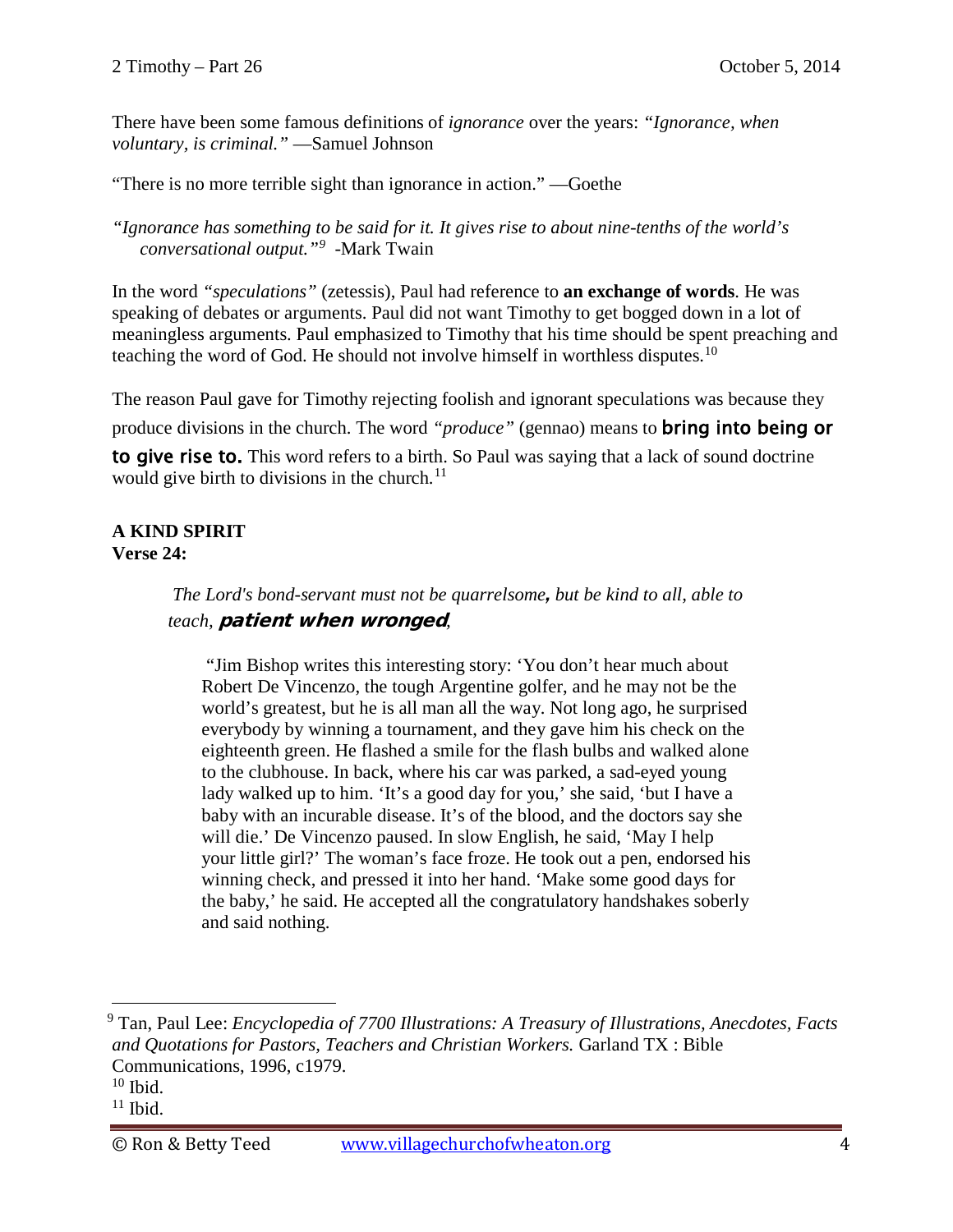"A week later, he was having lunch in a country club when a PGA official approached. 'Some of the boys in the parking lot told me you met a young woman after you won the tournament,' he said. De Vincenzo nodded. 'Well,' said the official, 'I have news for you. She's a phony. She has no sick baby. She's not even married. She fleeced you, my friend.' The golfer looked up. 'You mean that there is no baby who is dying without hope?' he said. The PGA official said, 'Right.' De Vincenzo grinned. 'That's the best news I've heard all week,' he said."*[12](#page-4-0) Gospel Herald*

"The word *kind* (epios) means to be mild, meek, or gentle. It speaks of being peaceful. A vessel of honor is not a person who cannot get along well with other people. The word *quarrelsome* (machomai) has reference to fights or arguments. Christians and church leaders need to be tough but also gentle.

"So leaders in the church are not to pick fights. They are to actively love people. Leaders actively love people when they are kind to them, when they teach them, and when they are patient with people who do them wrong.

"The word *patient* (anexíkakos) means to bear evil or sorrow. It means to be tolerant. A kind servant of the Lord actively loves those who even do them wrong. Patience is something that makes us like God in our character and conduct.

"When Paul spoke of servants of the Lord being able to teach (didaktikos), he was speaking of them being skilled in teaching. He had reference to a person having knowledge and being able to effectively communicate that knowledge to others."[13](#page-4-1)

## A GENTLE SPIRIT Verses 25-26

#### 2 TIMOTHY 2:25-26:

*25 with gentleness correcting those who are in opposition, if perhaps God may grant them repentance leading to the knowledge of the truth, 26 and they may come to their senses and escape from the snare of the devil,* 

 $\overline{a}$ 

<span id="page-4-1"></span><span id="page-4-0"></span><sup>12</sup> Op Cit., Tan, 1996, c1979  $13$  Ibid.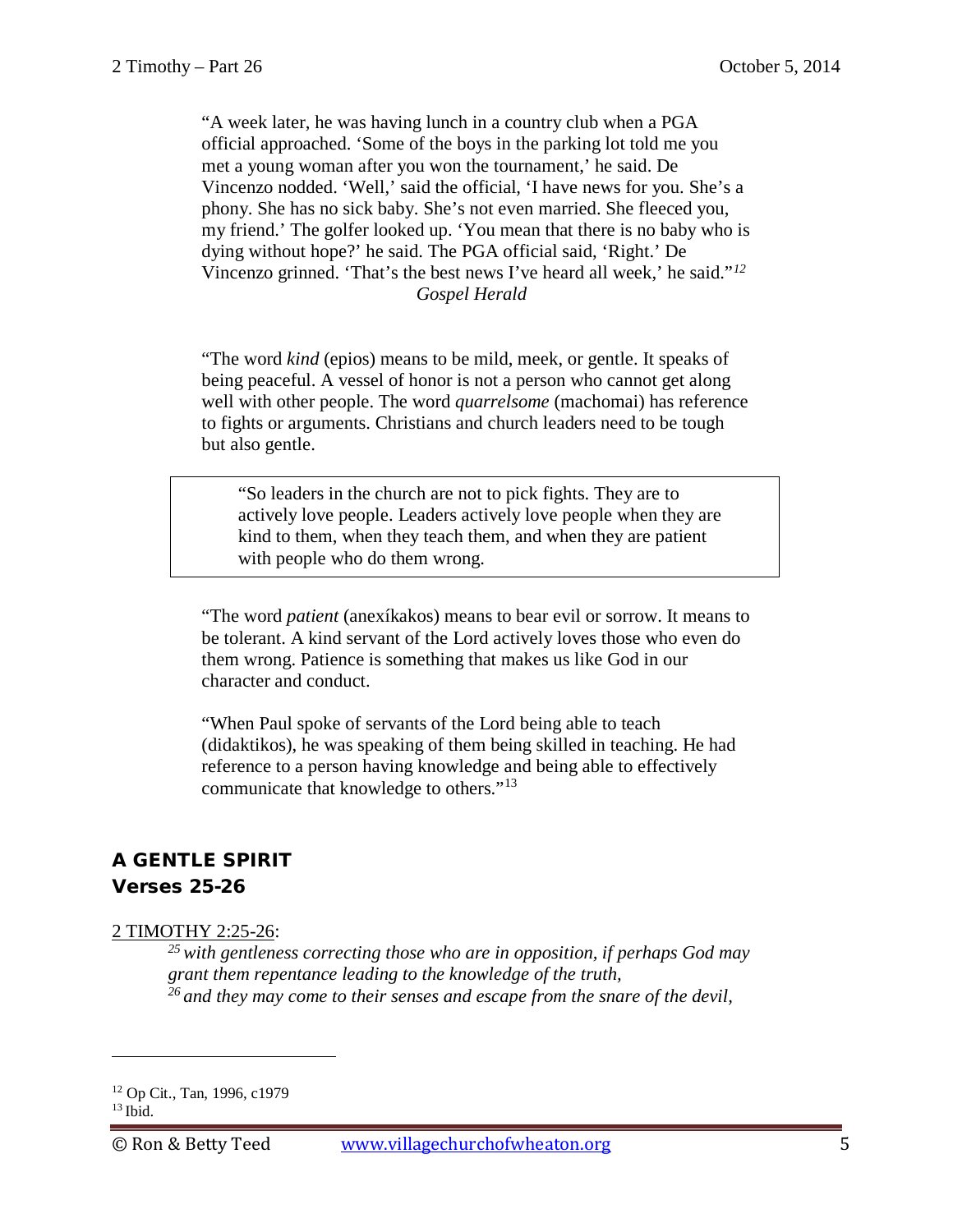*having been held captive by him to do his will.* 

"The following beautiful tradition about Moses is handed down to posterity [future generations]<sup>14</sup>: He led the flock of his father-in-law (cf. [Exodus 3:1\)](http://www.crossbooks.com/verse.asp?ref=Ex+3%3A1).

> "One day while he was contemplating his flock in the desert, he saw a lamb leave the herd, and run further and further away. The tender shepherd not only followed it with his eyes, but went after it. The lamb quickened his step, hopped over hill, sprang over ditches, hastening through valley and plain; the shepherd unweariedly followed its track.

"At last the lamb stopped by a spring at which it eagerly quenched its thirst. Moses hastened to the spot, looked sadly at the drinking lamb, and said:

"It was thirst, then, my poor beast, which tormented thee, and drove thee from me, and I didn't understand; now thou are faint and weary from the long, hard way, thy powers are exhausted; how then couldst thou return to thy comrades?"

"After the lamb had quenched his thirst and seemed undecided what course to take Moses lifted it to his shoulder, and, bending under the heavy burden, strode back to the flock. Then he heard the voice of God calling to him, saying:

"Thou hast a tender heart for my creatures, thou are a kind, gentle shepherd to the flocks of man—thou art now called to feed the flocks of God."1

—*Jewish Messenger*

*Gentleness* (praotes); **A gentle person** allows themselves to be under the control of the Holy Spirit. **A gentle person** is submissive to the word and will of God. Gentle people know that the world will never see them as God sees them, and they are concerned only with God's opinion. They live for an audience of One.

Christians who are gentle are powerful because they allow the Holy Spirit to direct their actions. **Gentle people** are gentle because they **choose to be gentle**. They choose to obey Jesus Christ and follow His example. Their priority list does not have their name at the very top. God and other people occupy the number one and two spots.

A Christian leader will have to deal with people who have allowed Satan to mess up their lives. When Paul used the word *"correcting"* (paideuo) in reference to the work of the servant of the

 $\overline{a}$ 

<span id="page-5-0"></span><sup>&</sup>lt;sup>14</sup> Brackets mine.  $\overline{a}$ 

<sup>©</sup> Ron & Betty Teed [www.villagechurchofwheaton.org](http://www.villagechurchofwheaton.org/) 6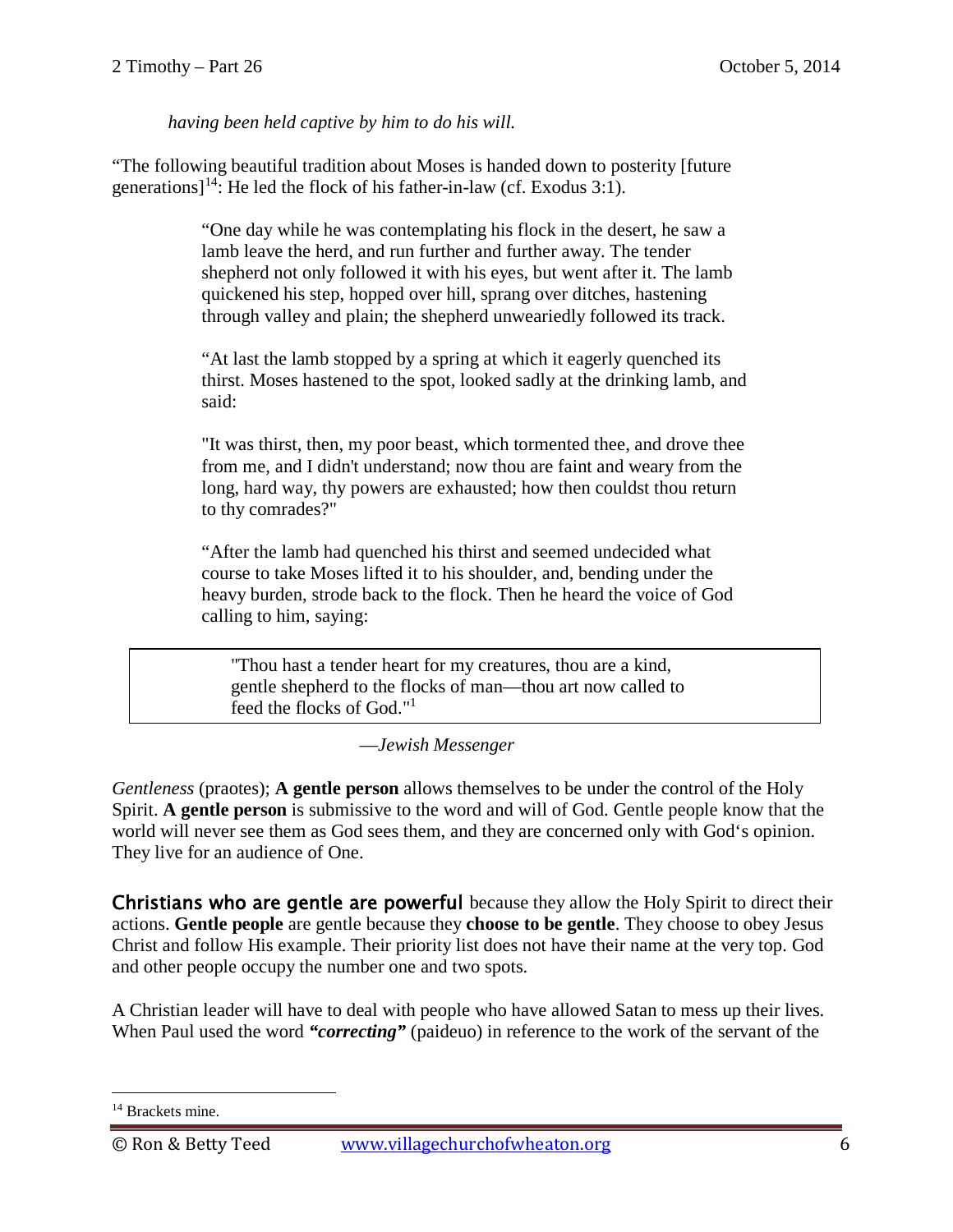Lord, he had reference to training, teaching, and instructing. Correcting suggests discipline for the purpose of leading people to maturity.<sup>[15](#page-6-0)</sup>

Paul was concerned about how Timothy and the Christians in Ephesus would treat people who opposed what they preached and taught. He hoped that the way they treated the opposition might lead those people to repentance. Paul knew that it was possible for God to grant even his enemies repentance. Was not Paul himself a perfect example of that? The Lord brought Paul to repentance and faith on the Damascus road.<sup>[16](#page-6-1)</sup>

Repentance involves a genuine change of mind and heart, and a change of direction. Paul's repentance allowed him to understand the truth. As a result of this knowledge, Paul came to faith and salvation. He lived His life for an audience of One, and in so doing affected the lives of many other people.

The following poem is from George T. Brooks:

# **I Do Don't You**

"I know a great Savior, I do; don't you? I live by His favor, I do; don't you? For grace I implore Him, I worship before Him, I love and adore Him, I do; don't you? I need Him to lead me, I do; don't you? Heav'n's manna to feed me, I do; don't you? Whatever betide me, I need Him beside me, In mercy to hide me, I do; don't you? I love to be near Him, I do; don't you? He speaks and I hear Him, I do; don't you? For me He is caring, The cross I am bearing, I love Him for sharing, I do; don't you? I want Him to use me, I do; don't you? For service to choose me, I do don't you? I want Him to bless me, To own and confess me, Completely possess me, I do; don't you?"

"An old man once dreamed unhappily about his past. He saw before him a long list of things in his life which were wrong, and for which he was sorry and ashamed. In his dream he was about to seize a sponge and rub these things out of his biography, when, to his amazement, he discovered that wherever there were deeds of gold shining through the story of his life they had been wrought there by regret and sorrow over past transgression, and that if he wiped out those wrong acts he would at the

<span id="page-6-1"></span><span id="page-6-0"></span><sup>15</sup> Op Cit., Tan. <sup>16</sup> Ibid.  $\overline{a}$